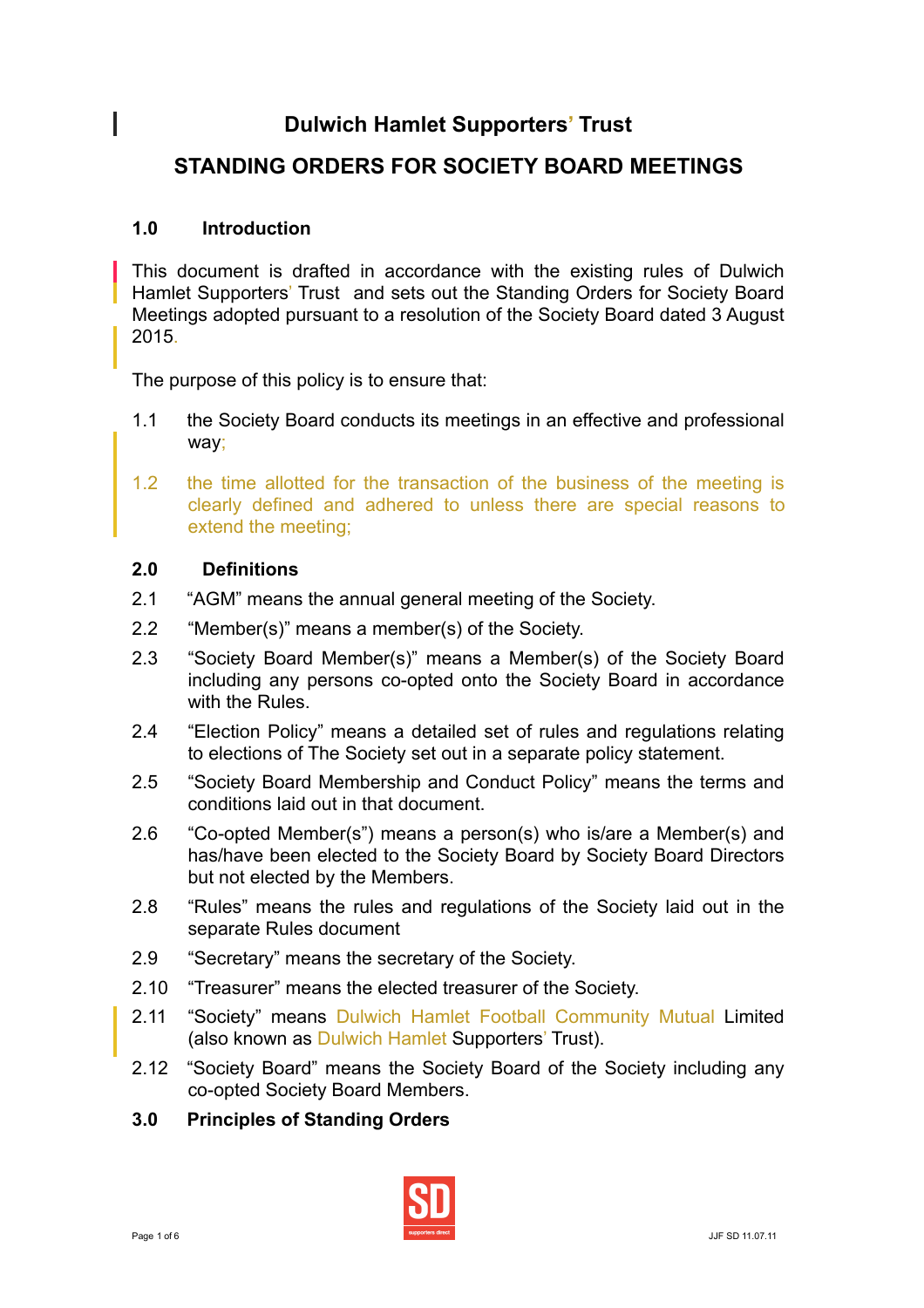- 3.1 All committees or Society Boards, whatever their role, have Standing Orders. These rules define the conditions under which a committee or Society Board should meet, how Society Board Members should behave towards one another and how the business of the meeting should be conducted. These Standing Orders supplement the provisions in the Society's Rules relating to the operation of the Society Board (Rules  $[67]$  to  $[72]$ ). In the case of any inconsistency between the Rules and these Standing Orders then the terms of the Rules shall prevail.
- 3.2 The Society Board may alter, rescind or add to any part or element of these Standing Orders by a simple majority vote of those present. The Secretary is to consider, periodically, the need for amendments to Standing Orders and report on this matter to the Society Board.
- 3.3 The aim of these Standing Orders is to make each meeting as efficient and productive as possible and to ensure that it is conducted in a professional manner, allowing the Chair to keep order whilst permitting each member the opportunity to fully participate in the meeting. All these issues are key to the Society as its functional structure is based on the democratic process, of which meetings are a key part.

### **4.0 Meetings of the Society Board**

- 4.1 There should be at least one Society Board meeting per quarter (and preferably monthly). The date for the next meeting shall be agreed at the previous meeting.
- **5.0** Deleted (extension of meetings).

### **6.0. Quorum**

- 6.1 The quorum for the Society Board shall be one-third of its membership plus one.
- 6.2 The Society Board may agree that its members can participate in its meetings by telephone, video or computer link. Participation in a meeting in this manner shall be deemed to constitute presence at the meeting.
- 6.3 In the event of a quorum not being present within thirty minutes of the stated time of commencement, no meeting shall be held and the business of the Agenda shall be postponed until an alternative date is determined by the Secretary.
- 6.4 If during the course of a meeting, the meeting becomes inquorate no further business may be transacted except for that of adjourning the meeting, calling an election for or appointing Society Board Members or calling a general meeting.

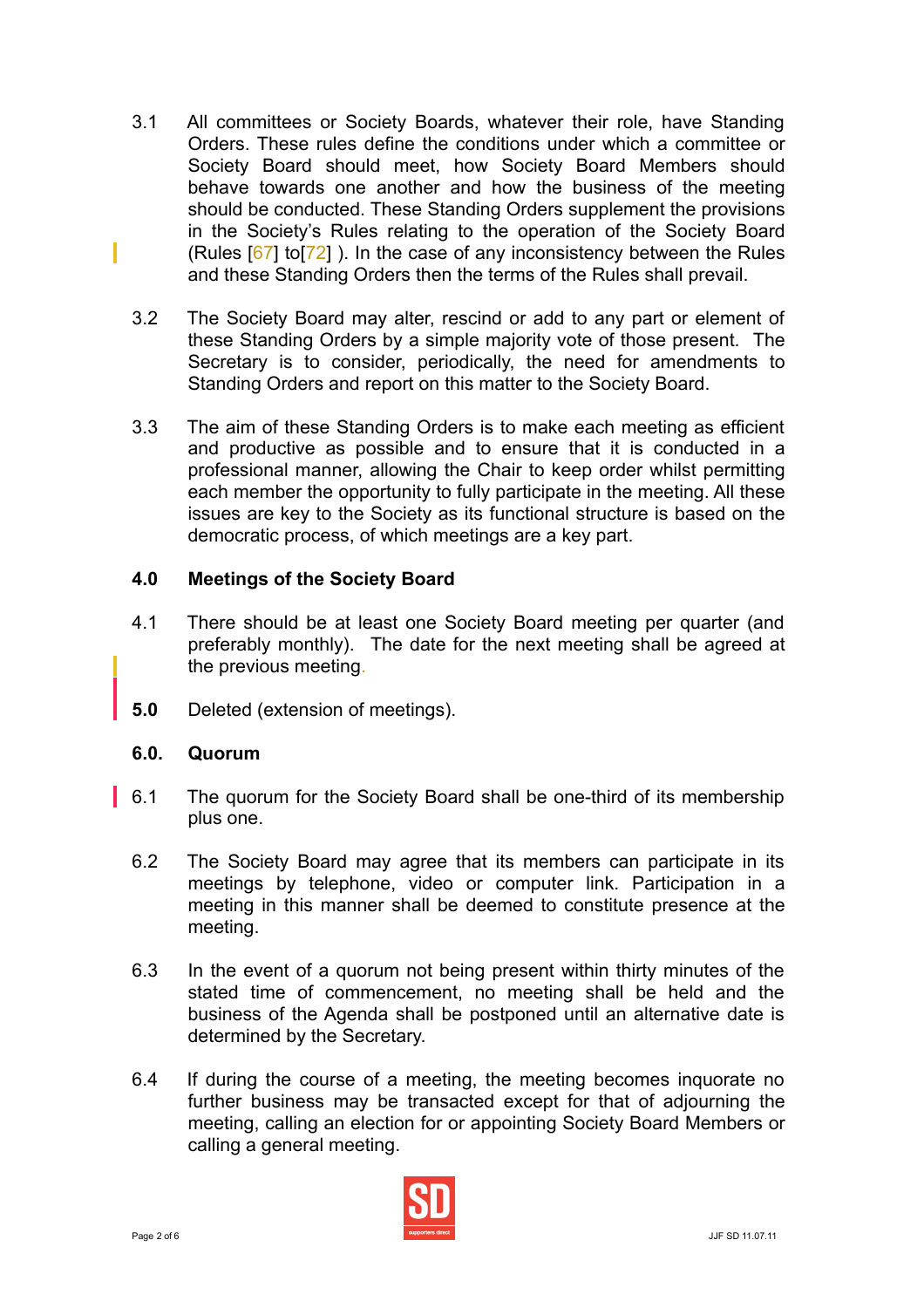## **7.0 Business Agenda**

- 7.1 All business to be considered shall be included on the Agenda.
- 7.2 The agenda shall be circulated to Society Board Members not less than 5 days in advance of the meeting.
- 7.3 If there is a specific proposal, this shall be explicitly stated in advance. Items to be noted shall not normally be raised for discussion unless prior notice of this request is given to the Secretary as soon as possible after receiving the agenda and no later than noon on the day before the Society Board Meeting.
- 7.4 Deleted (supporting papers).
- 7.5 The Agenda shall be drawn up by the Secretary in consultation with the Chair and other Board members.
- 7.6 Any Society Board Member wishing to introduce new business for inclusion on the Agenda shall give notice to the Secretary as soon as possible and not later than the commencement of the Society Board Meeting.
- 7.7 Deleted (Special Meetings).
- 7.8 The Chair will formally close the meeting when the business on the agenda has been transacted. The time that the meeting closes will be noted in the Minutes.

#### **8.0 Rules for Discussion**

- 8.1 Society Board Members wishing to speak shall address themselves to the Chair and only one Society Board Member shall speak at one time.
- 8.2 When the Chair speaks or intervenes during a debate any Society Board Member then speaking or offering to speak must immediately cease speaking.
- 8.3 No Society Board Member may interrupt another Society Board Member whilst that Society Board Member is speaking except on a point of order which must be approved and accepted by the Chair.
- 8.4 When two or more Society Board Members indicate their wish to speak the Chair shall call upon the Society Board Member he/she first observed.

#### **9.0 Conduct**

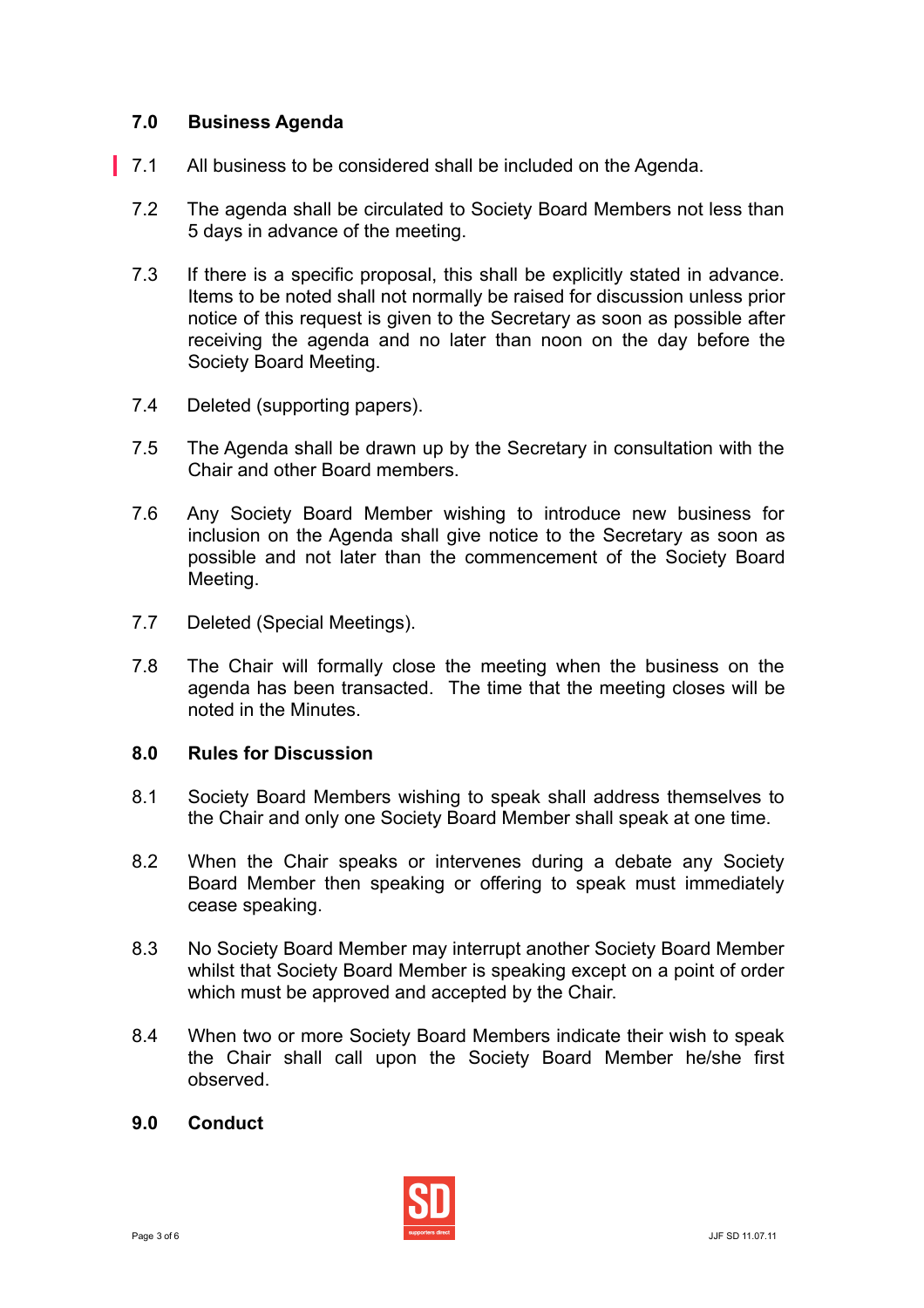- 9.1 Society Board Members shall arrive prepared for meetings, having read the paperwork circulated in advance.
- 9.2 Society Board Members shall devote their full attention to the meeting.
- 9.3 The Society Board or Committee meeting will be conducted in accordance with the agenda. Society Board Members will conduct themselves in a manner which shows respect for all participants and which does not obstruct the business of the meeting or calls into question the status of the Chair.
- 9.4 If any Society Board Member persistently disregards the ruling of the Chair or behaves in any way which obstructs the Society Board business, the Chair (or any Society Board Member) may move that the motion under discussion be put and, if seconded, it shall be voted upon without further discussion.
- 9.5 If the same Society Board Member continues the misconduct after a motion has been carried, the Chair shall either:-
	- 9.5.1 move that the Society Board Member shall leave the meeting, which can be determined without seconding or discussion; or
	- 9.5.2 adjourn the meeting and determine where and when it will be reconvened.
- 9.6 The Chair will ensure that the meeting considers the decisions required under each item of business. In relation to the conduct of meetings the ruling of the Chair is final.

### **10.0 Motions and Amendments**

- 10.1 Whenever an amendment is made upon an original proposition no second amendment shall be taken until the first amendment is disposed of.
- 10.2 If the amendment is carried it shall displace the original proposition and shall itself become the proposition to which a further amendment may be moved.
- 10.3 If an amendment is not carried then a further amendment may be moved to the original proposition.
- 10.4 No motion or amendment shall be discussed (except by the mover) until it has been seconded. Any Society Board Member seconding a motion or amendment without remark shall not be considered to have spoken and may speak later in the debate.

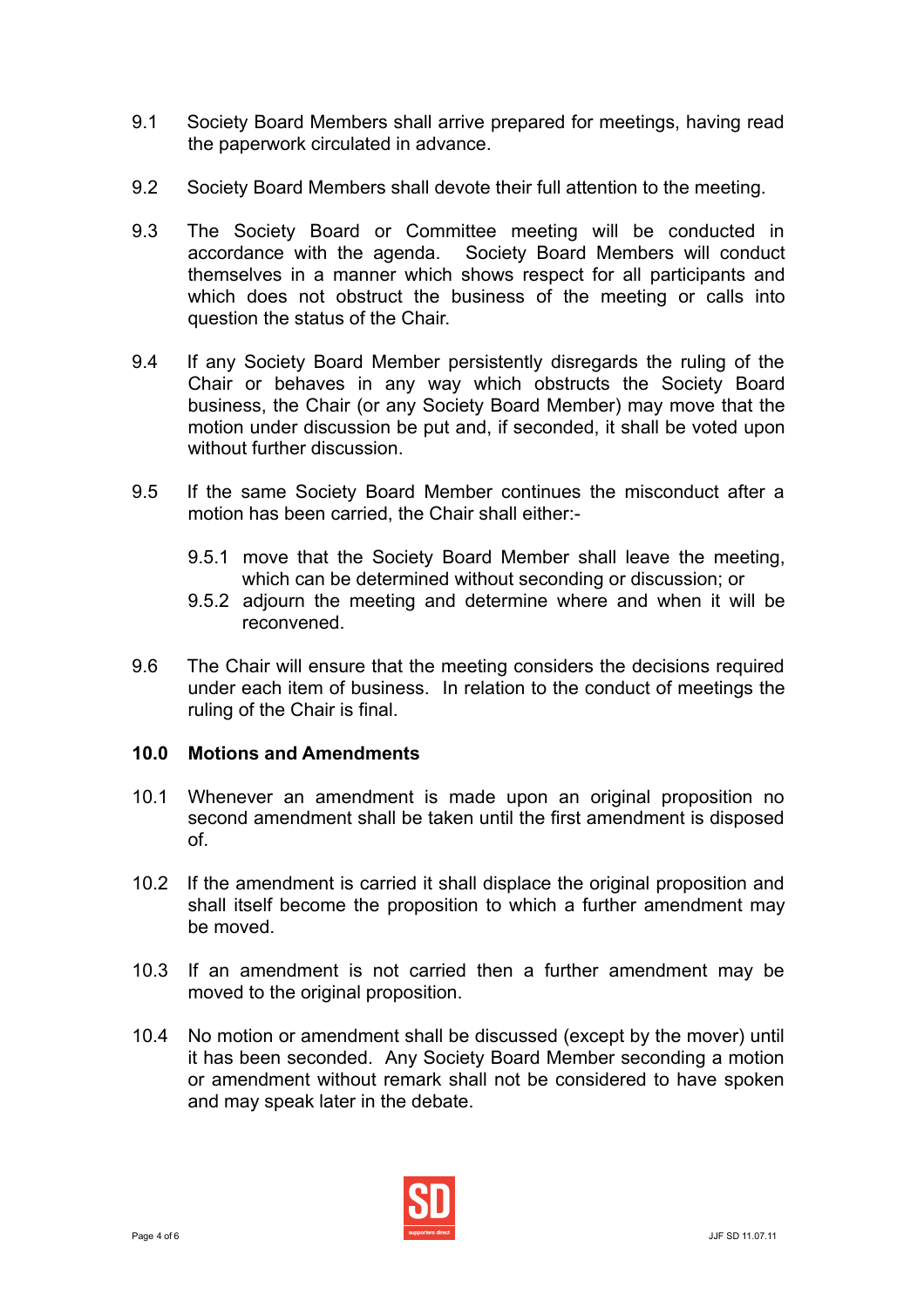- 10.5 When no other Society Board Member wishes to speak the mover of the original motion or substantive motion which may have taken its place by an approved amendment shall have the right to reply.
- 10.6 The mover of a motion may exercise the right to reply to any amendment after all other Society Board Members have been given an opportunity to speak on that amendment.
- 10.7 After reply the motion shall be put from the Chair without further debate and immediately put to the vote.

# **11.0 Voting**

- 11.1 Voting shall normally be by a show of hands except if a ballot be agreed to by a majority of Society Board Members present and voting, in which event the Society Board Members there present shall decide the form the ballot should take.
- 11.2 For the avoidance of doubt, abstentions are not to be classed as votes for or against a motion. In the case of an equality of votes the Chair shall have a casting vote unless the issue being voted upon has been accepted as exceptional circumstances onto the Agenda in accordance with 7.6 and 7.7 above in which case, a majority of three quarters of the Society Board Members present are required to agree to the motion.

## **12.0 Chair and Duties of the Chair**

- 12.1 The Chair of the Society Board shall, in the event of a tie in voting on any matter before the Society Board, have a casting vote in addition to their own vote which they shall be expected to cast.
- 12.2 A Vice Chair may be appointed, according to the procedure agreed by the Society Board for the appointment of Chairs and Vice Chairs, to deputise for the Chair when required. In the absence of the Chair and Vice Chair at Meetings of the Society Board, the Society Board Members present at such meetings shall appoint one of their number to act as Chair of the Meeting.
- 12.3 The ruling of the Chair on any point of order shall be final and shall not be open for discussion.
- 12.4 It shall be the Chair's duty to see that all the Standing Orders are adhered to, unless any of them is suspended, such suspension requiring the consent of a majority of Society Board Members present and voting.
- **13.0 Society Board Committees**